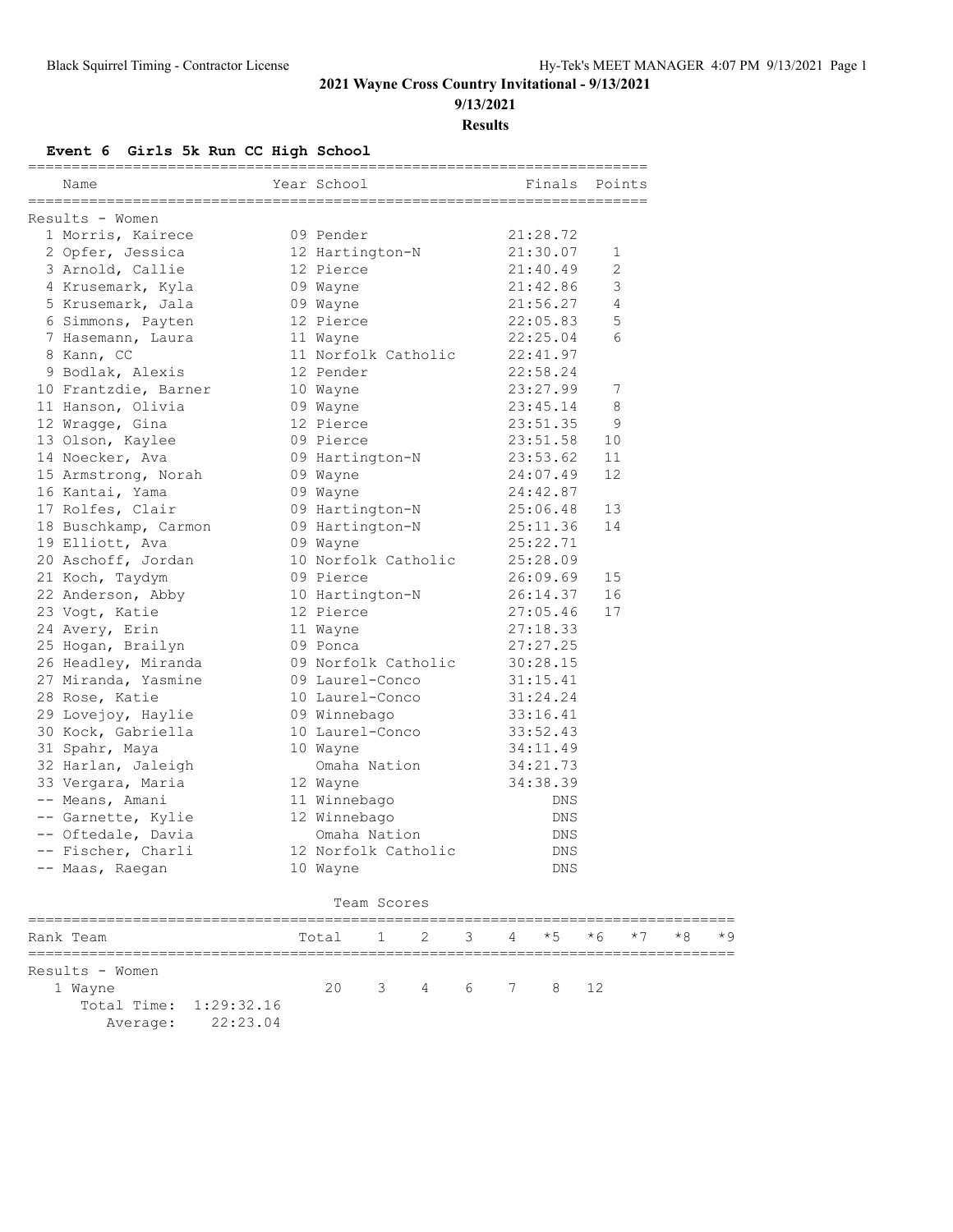#### **9/13/2021**

#### **Results**

| Total Time: 1:31:29.25<br>Average: 22:52.32<br>3 Hartington-Newcastle<br>Total Time: 1:35:41.53<br>Average: 23:55.39 |  | Event 6 Girls 5k Run CC High School |  | 26 2 5 9 10 15 17<br>39 1 11 13 14 16 |
|----------------------------------------------------------------------------------------------------------------------|--|-------------------------------------|--|---------------------------------------|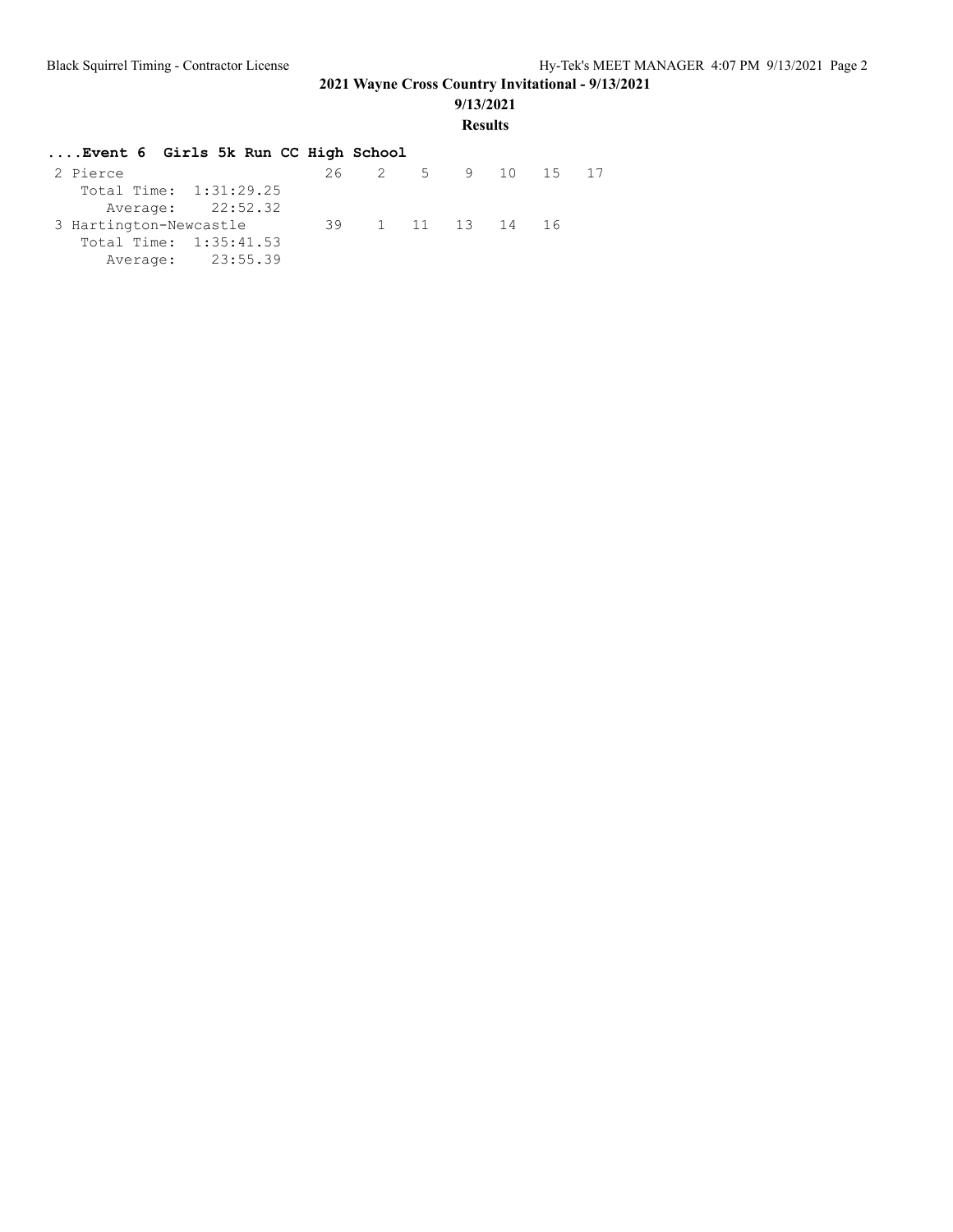**9/13/2021**

**Results**

**Event 8 Boys 5k Run CC High School**

| Name                                           | Year School                             | ------<br>Finals | Points        |
|------------------------------------------------|-----------------------------------------|------------------|---------------|
| =====================                          |                                         |                  |               |
| Results - Men                                  |                                         |                  |               |
| 1 Noecker, Carson                              | 11 Hartington-N                         | 15:37.24         | 1             |
| 2 Berridge, Dyami                              | 11 Winnebago                            | 17:47.10         | 2             |
| 3 Hammond, Ben                                 | 12 Norfolk Catholic                     | 18:02.99         | $\mathcal{S}$ |
| 4 Zavala III, Jesus                            | 10 Wayne Blue Devils                    | 18:09.45         | 4             |
| 5 Foecking (Fecking), Trey 12 Norfolk Catholic |                                         | 18:12.75         | 5             |
| 6 Taylor, Brody                                | 10 Ponca                                | 18:13.57         | 6             |
| 7 Brunsing, Dalton                             | 12 Norfolk Catholic                     | 18:17.77         | 7             |
| 8 Efta, Chris                                  | 12 Pierce                               | 18:30.66         | 8             |
| 9 Foecking (Fecking), Alec                     | 10 Norfolk Catholic                     | 19:01.88         | 9             |
| 10 Rose, Preston                               | 09 Laurel-Conco                         | 19:20.74         | 10            |
| 11 Santiago, Yair (Ji-Ear)                     | 09 Norfolk Catholic                     | 19:29.33         | 11            |
| 12 Albers, Parker                              | 12 Hartington-N                         | 19:35.35         | 12            |
| 13 Olson, Dillon                               | 12 Laurel-Conco                         | 19:36.18         | 13            |
| 14 Bolling, Brock                              | 12 Pierce                               | 19:38.86         | 14            |
| 15 Rosener, Cole                               | 09 Hartington-N                         | 19:41.13         | 15            |
| 16 Lammers, Ty                                 | 11 Norfolk Catholic                     | 19:47.52         | 16            |
| 17 Speidel, Sam                                | 10 Norfolk Catholic                     | 19:55.39         |               |
| 18 Kalous, Nathan                              | 09 Norfolk Catholic                     | 20:02.98         |               |
| 19 Bolling, Blake                              | 11 Pierce                               | 20:03.02         | 17            |
| 20 Parker, Hugh                                | Omaha Nation                            | 20:05.60         |               |
| 21 Ash, Owen                                   | 11 Norfolk Catholic                     | 20:05.74         |               |
| 22 Thramer, Nolan                              | 11 Norfolk Catholic                     | 20:19.36         |               |
| 23 Walsh, Gannon                               | 10 Pender                               | 20:19.87         | 18            |
| 24 Streff, Eli                                 | 09 Pierce                               | 20:24.05         | 19            |
| 25 Ley, Mason                                  | 10 Wayne Blue Devils                    | 20:33.46         | 20            |
| 26 Santiago, Alan                              | 11 Hartington-N                         | 20:34.69         | 21            |
| 27 Wibbon, Ethan                               | 12 Wayne Blue Devils                    | 20:42.09         | 22            |
| 28 Frank, Alex                                 | 10 Wayne Blue Devils                    | 20:48.91         | 23            |
| 29 McCraney, Ethan                             | 11 Wayne Blue Devils                    | 20:49.62         | 24            |
| 30 Krie, Jude                                  | 11 Hartington-N                         | 20:59.41         | 25            |
| 31 Korth, Carter                               | 09 Laurel-Conco                         | 21:13.63         | 26            |
| 32 Blecke, Easton                              | 11 Wayne Blue Devils                    | 21:19.00         | 27            |
| 33 Bodlak, Mason                               | 10 Pender                               | 21:22.68         | 28            |
| 34 Olson, Tyler                                | 10 Laurel-Conco                         | 21:55.24         | 29            |
| 35 Smith, Lakeyven                             | 09 Winnebago                            | 22:00.07         | 30            |
| 36 Wortmann, Lukas                             | 11 Hartington-N                         | 22:16.47         | 31            |
| 37 Kuehn, Isaac                                | 11 Hartington-N                         | 22:23.70         |               |
| 38 Kelly, Caleb                                | 10 Pender                               | 22:29.96         | 32            |
| 39 Sprakel, Grant                              | 10 Ponca                                | 22:32.45         | 33            |
| 40 Klinetobe, Adrian                           | 10 Wayne Blue Devils                    | 22:37.96         |               |
| 41 Joachimsen, Coven                           | 10 Hartington-N                         | 22:46.23         |               |
| 42 Prokop, Braden                              | 11 Pender                               | 22:59.63         | 34            |
| 43 Breitbarth, Jaxen                           | 09 Pender                               | 23:03.22         | 35            |
|                                                |                                         | 23:05.64         |               |
| 44 Kesting, Parker<br>45 Detlefsen, Koby       | 10 Wayne Blue Devils<br>09 Laurel-Conco | 23:30.06         | 36            |
|                                                | 10 Winnebago                            | 23:33.24         | 37            |
| 46 George, Melaki                              |                                         |                  |               |
| 47 Bockelman, Bo                               | 10 Pierce                               | 23:34.69         | 38            |
| 48 Zach, Ty                                    | 09 Wayne Blue Devils                    | 23:57.76         |               |
| 49 Fethkenher, Myles                           | 10 Ponca                                | 24:07.26         | 39            |
| 50 York, Kasen                                 | 09 Wayne Blue Devils                    | 24:07.86         |               |
| 51 Morton, Brayden                             | 09 Ponca                                | 24:08.08         | 40            |
| 52 Hasemann, Carter                            | 12 Wayne Blue Devils                    | 24:20.15         |               |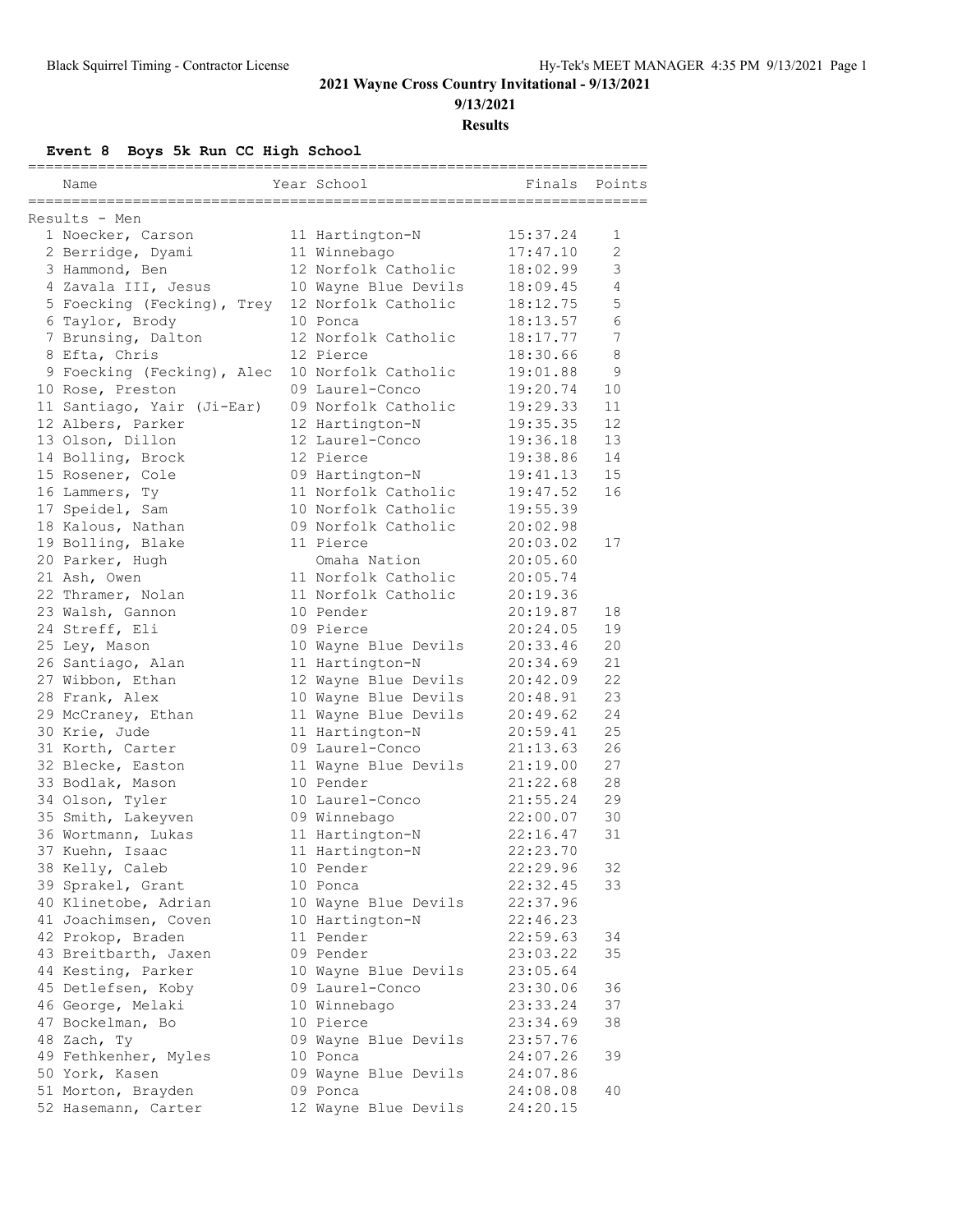## **9/13/2021**

**Results**

| Event 8 Boys 5k Run CC High School |                                             |                                                             |  |  |  |  |  |
|------------------------------------|---------------------------------------------|-------------------------------------------------------------|--|--|--|--|--|
| 53 Johnson, Alex                   | 12 Pender                                   | 24:54.32<br>41                                              |  |  |  |  |  |
| 54 Boysen, Trevin                  | 12 Laurel-Conco                             | 25:09.71<br>42                                              |  |  |  |  |  |
| 55 Bear, Jesse                     | 12 Winnebago                                | 25:46.58<br>43                                              |  |  |  |  |  |
| 56 Joachimsen, Gavin               | 10 Hartington-N                             | 26:01.64                                                    |  |  |  |  |  |
| 57 Stanley, Taner                  | 10 Laurel-Conco                             | 26:04.63                                                    |  |  |  |  |  |
| 58 Janssen, Austen                 | 12 Ponca                                    | 26:07.88<br>44                                              |  |  |  |  |  |
| 59 Meyer, Branden                  | 12 Laurel-Conco                             | 26:07.91                                                    |  |  |  |  |  |
| 60 Kuehn, Sam                      | 10 Hartington-N                             | 26:46.18                                                    |  |  |  |  |  |
| 61 Arrasmith, Trevor               | 11 Ponca                                    | 27:52.91<br>45                                              |  |  |  |  |  |
| 62 Kuehn, Harrison                 | 10 Hartington-N                             | 28:13.79                                                    |  |  |  |  |  |
| 63 Hansen, Kolby                   | 10 Laurel-Conco                             | 28:19.35                                                    |  |  |  |  |  |
| 64 Mahaney, Dylan                  | 09 Pender                                   | 28:31.80                                                    |  |  |  |  |  |
| 65 DeCora, Eugene                  | 10 Winnebago                                | 29:00.23 46                                                 |  |  |  |  |  |
| 66 Sharpback, Zeke 12 Winnebago    |                                             | 29:18.09<br>47                                              |  |  |  |  |  |
| 67 Marin, Edgar                    | 09 Laurel-Conco                             | 29:23.02                                                    |  |  |  |  |  |
| 68 George, Alex                    | 11 Winnebago                                | 31:48.65                                                    |  |  |  |  |  |
| 69 Heithold, Levi 69 Laurel-Conco  |                                             | 31:53.90                                                    |  |  |  |  |  |
| -- Webster, Xavier                 | Omaha Nation                                | <b>DNS</b>                                                  |  |  |  |  |  |
| -- Meier, Alex                     | 11 Pierce                                   | DNS                                                         |  |  |  |  |  |
| -- Alonzo, Bass                    | 11 Winnebago                                | DNS                                                         |  |  |  |  |  |
| -- McCorkindale, Braydn            | 11 Wayne Blue Devils                        | DNS                                                         |  |  |  |  |  |
|                                    | Team Scores                                 |                                                             |  |  |  |  |  |
| Rank Team                          | $\mathbf{1}$<br>$\mathcal{P}$<br>3<br>Total | $\star$ 5<br>$*7$<br>$*8$<br>$*9$<br>$\overline{4}$<br>$*6$ |  |  |  |  |  |
| Results - Men                      |                                             |                                                             |  |  |  |  |  |

| Results - Men          |                   |     |                |    |        |    |       |    |  |  |
|------------------------|-------------------|-----|----------------|----|--------|----|-------|----|--|--|
| 1 Norfolk Catholic     |                   | 24  | 3              | 5  | 7      | 9  | 11 16 |    |  |  |
| Total Time: 1:13:35.39 |                   |     |                |    |        |    |       |    |  |  |
| Average:               | 18:23.85          |     |                |    |        |    |       |    |  |  |
| 2 Hartington-Newcastle |                   | 49  | $\mathbf{1}$   | 12 | 15     | 21 | 25    | 31 |  |  |
| Total Time: 1:15:28.41 |                   |     |                |    |        |    |       |    |  |  |
|                        | Average: 18:52.11 |     |                |    |        |    |       |    |  |  |
| 3 Pierce               |                   | 58  | 8              | 14 | 17     | 19 | 38    |    |  |  |
| Total Time: 1:18:36.59 |                   |     |                |    |        |    |       |    |  |  |
| Average:               | 19:39.15          |     |                |    |        |    |       |    |  |  |
| 4 Wayne Blue Devils    |                   | 69  | $\overline{4}$ | 20 | 22     | 23 | 24    | 27 |  |  |
| Total Time: 1:20:13.91 |                   |     |                |    |        |    |       |    |  |  |
| Average:               | 20:03.48          |     |                |    |        |    |       |    |  |  |
| 5 Laurel-Concord-Cole. |                   | 78  | 10             | 13 | 26     | 29 | 36    | 42 |  |  |
| Total Time: 1:22:05.79 |                   |     |                |    |        |    |       |    |  |  |
| Average:               | 20:31.45          |     |                |    |        |    |       |    |  |  |
| 6 Pender               |                   | 112 | 18             | 28 | $32 -$ | 34 | 35    | 41 |  |  |
| Total Time: 1:27:12.14 |                   |     |                |    |        |    |       |    |  |  |
| Average:               | 21:48.04          |     |                |    |        |    |       |    |  |  |
| 7 Winnebago            |                   | 112 | $\mathcal{P}$  | 30 | 37     | 43 | 46    | 47 |  |  |
| Total Time: 1:29:06.99 |                   |     |                |    |        |    |       |    |  |  |
| Average:               | 22:16.75          |     |                |    |        |    |       |    |  |  |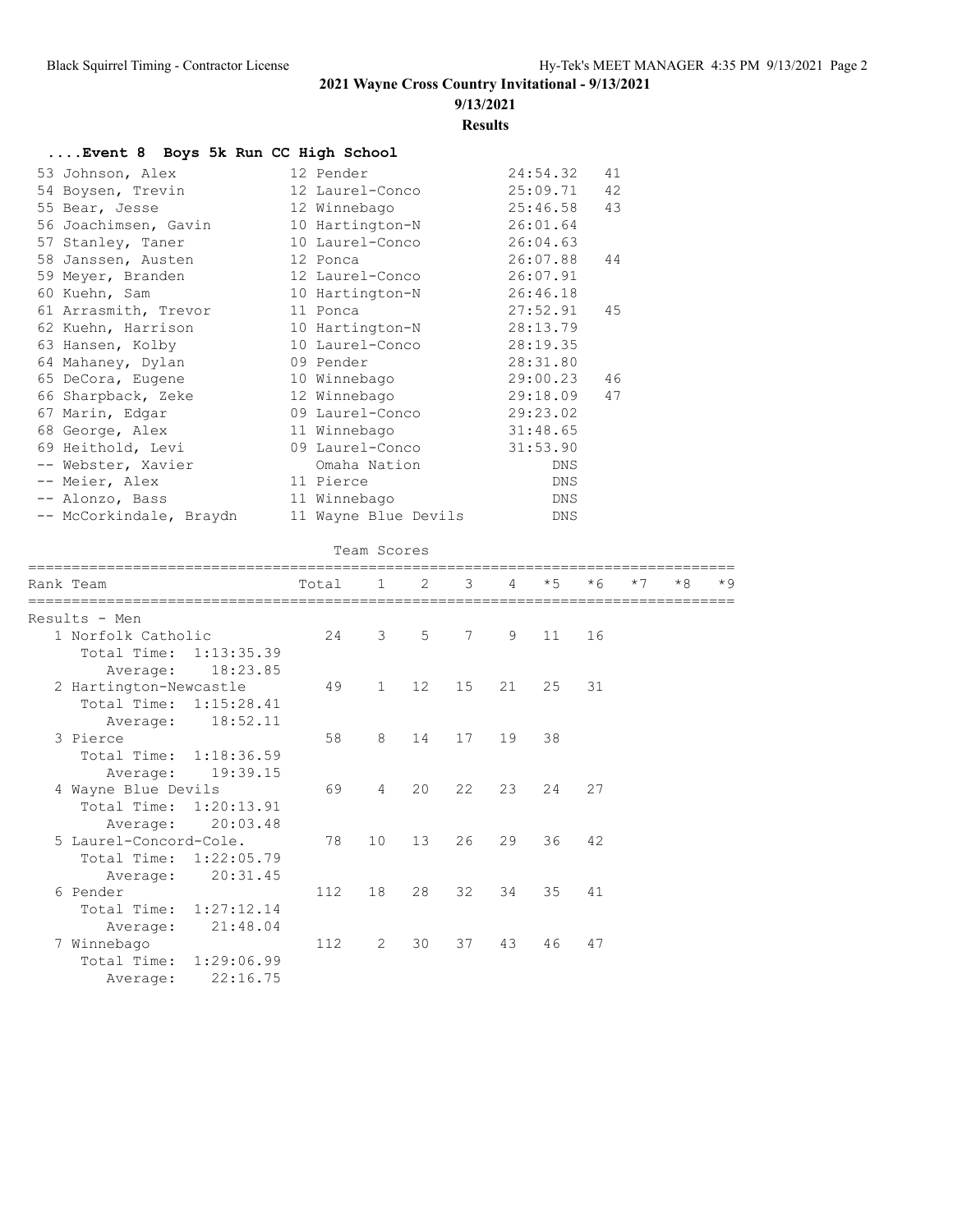**9/13/2021**

#### **Results**

| Event 8 Boys 5k Run CC High School |                        |                   |  |  |    |
|------------------------------------|------------------------|-------------------|--|--|----|
| 8 Ponca                            |                        | 118 6 33 39 40 44 |  |  | 45 |
|                                    | Total Time: 1:29:01.36 |                   |  |  |    |
|                                    | Average: 22:15.34      |                   |  |  |    |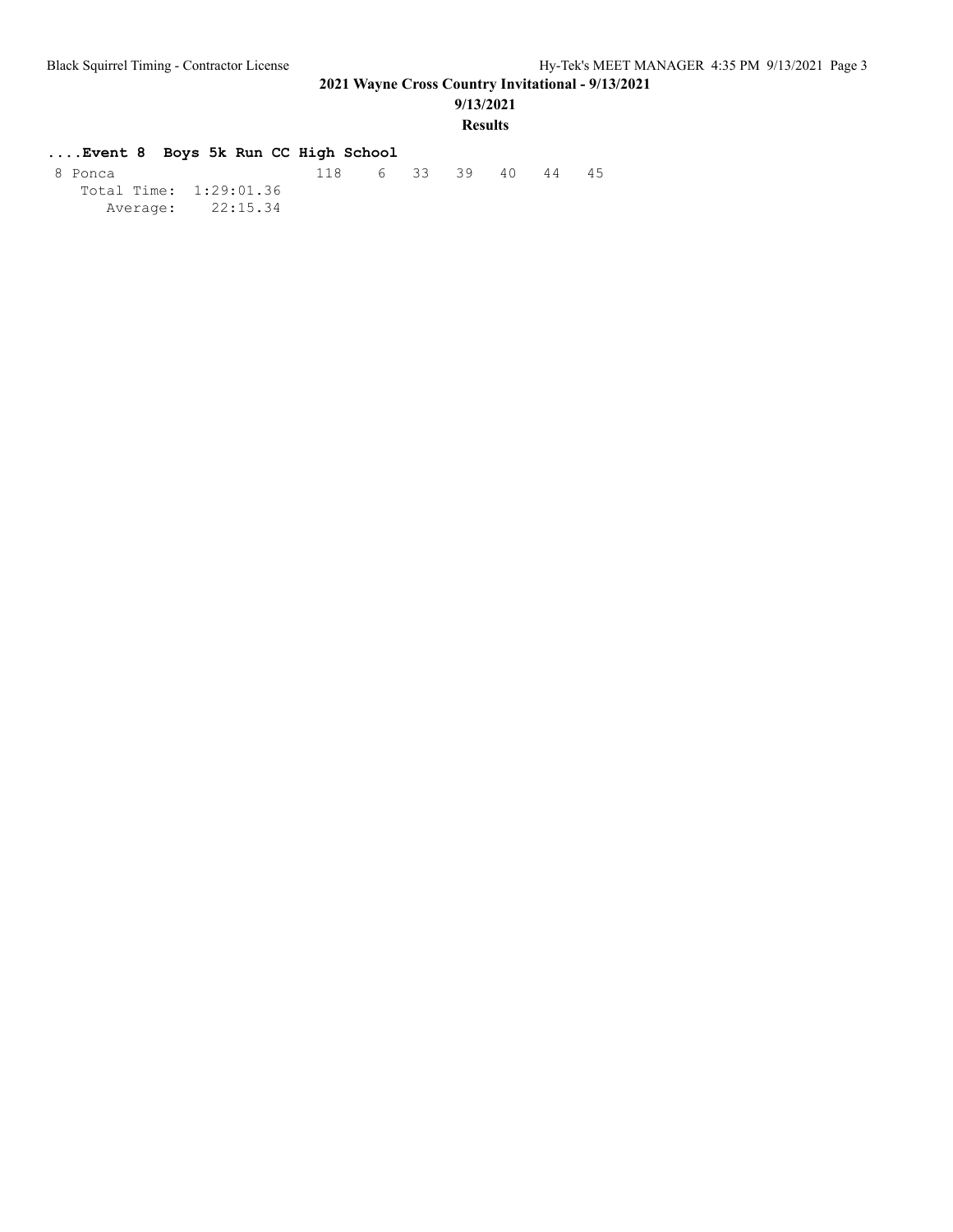**9/13/2021**

**Results**

#### **Event 4 Girls 3k Run CC JH**

| Year School<br>Finals<br>Points<br>Name<br>Results - Women<br>12:50.50<br>1 Deanda, Miriam<br>8 Schuyler MS<br>1<br>2 Fisher, Micheli<br>08 Norfolk Catholic<br>13:35.21<br>2<br>13:47.25<br>3 Breitbarth, Megan<br>07 Pender<br>4 McGuire, Reagan<br>13:50.13<br>3<br>08 Wayne<br>5 Hurner, Lilyan<br>14:21.26<br>08 Wayne<br>4<br>6 Galvin, Faith<br>07 Laurel-Conco<br>14:21.39<br>5<br>7 Morris, Kailey<br>07 Pender<br>14:46.24<br>8 Hoeppner, Addy<br>08 Laurel-Conco<br>15:01.83<br>6<br>7<br>9 Blecke, Kennasyn<br>15:16.33<br>08 Wayne<br>07 Norfolk Catholic<br>10 Liess, Julia<br>15:38.74<br>8<br>08 South Sioux City MS<br>16:06.84<br>9<br>11 Munoz, Ariana<br>10<br>12 Tasler, Kate<br>08 Laurel-Conco<br>16:15.50<br>11<br>13 Stone, Avery<br>07 Laurel-Conco<br>16:20.24<br>12<br>14 Ley, Josie<br>16:27.41<br>08 Wayne<br>13<br>15 Akin-Olugbade, Marley<br>08 Norfolk Catholic<br>17:01.38<br>16 Graybeal, Kayleigh<br>17:09.31<br>14<br>08 Wayne<br>17 Spieker, Sophia<br>17:20.25<br>08 Wayne<br>17:33.00<br>18 Weaver, Keyana<br>08 South Sioux City MS<br>15<br>17:33.62<br>19 Stroud, Anna<br>07 Ponca<br>20 Ramon, Diana<br>17:36.95<br>16<br>8 Schuyler MS<br>21 Palmer, Sky<br>08 South Sioux City MS<br>17<br>17:54.73<br>18<br>22 Mazariegos, Ashley<br>8 Schuyler MS<br>18:09.29<br>08 South Sioux City MS<br>23 Martinez, Jayla<br>18:24.34<br>19<br>24 Vasquez, Sharon<br>08 Wayne<br>18:31.34<br>08 South Sioux City MS<br>20<br>25 Garvey, Lula<br>18:42.59<br>21<br>26 Vasquez, Flor<br>8 Schuyler MS<br>18:50.71<br>27 Gomez, Hailey<br>22<br>7 Schuyler MS<br>19:01.71<br>28 Bartling, Presley<br>07 Ponca<br>19:21.85<br>29 Martinez, Madalyn<br>19:54.40<br>7 Schuyler MS<br>30 Martinez, Citlaly<br>7 Schuyler MS<br>19:54.56<br>7 Schuyler MS<br>31 Lopez, Estefany<br>20:38.64<br>32 Morales, Elvia<br>7 Schuyler MS<br>20:41.14<br>33 Medina-Salazar, Janet<br>08 South Sioux City MS<br>21:25.57<br>34 Vasquez, Ashly<br>8 Schuyler MS<br>22:08.21<br>7 Schuyler MS<br>35 Gazpar, Luz<br>22:09.31<br>08 South Sioux City MS<br>22:45.70<br>36 Le, Ngan<br>37 Grado-Acosta, Valeria<br>23:12.09<br>7 Schuyler MS<br>23:13.60<br>38 Alvarez, Fatima<br>07 South Sioux City MS<br>39 Lucero, Abilene<br>7 Schuyler MS<br>29:38.24<br>-- Wortmann, Anisten<br>07 Hartington-N<br>DNS<br>-- Hernandez, Zitlali<br>8 Schuyler MS<br>DNS<br>07 Hartington-N<br>-- Bernecker, Brynn<br>DNS<br>-- Rolfes, Isabel<br>09 Hartington-N<br>DNS<br>07 Laurel-Conco<br>-- Miranda, Tanya<br>DNS<br>-- Munoz-Vega, Esmeralda<br>07 South Sioux City MS<br>DNS<br>-- Gewock, Jenna |  |                 |     |  |
|---------------------------------------------------------------------------------------------------------------------------------------------------------------------------------------------------------------------------------------------------------------------------------------------------------------------------------------------------------------------------------------------------------------------------------------------------------------------------------------------------------------------------------------------------------------------------------------------------------------------------------------------------------------------------------------------------------------------------------------------------------------------------------------------------------------------------------------------------------------------------------------------------------------------------------------------------------------------------------------------------------------------------------------------------------------------------------------------------------------------------------------------------------------------------------------------------------------------------------------------------------------------------------------------------------------------------------------------------------------------------------------------------------------------------------------------------------------------------------------------------------------------------------------------------------------------------------------------------------------------------------------------------------------------------------------------------------------------------------------------------------------------------------------------------------------------------------------------------------------------------------------------------------------------------------------------------------------------------------------------------------------------------------------------------------------------------------------------------------------------------------------------------------------------------------------------------------------------------------------------------------------------------------------------------------------------------------------------------------------------------------------------------------------------------------------------------------------------------------------------------------------------------------------------------------------------------------------------------------------|--|-----------------|-----|--|
|                                                                                                                                                                                                                                                                                                                                                                                                                                                                                                                                                                                                                                                                                                                                                                                                                                                                                                                                                                                                                                                                                                                                                                                                                                                                                                                                                                                                                                                                                                                                                                                                                                                                                                                                                                                                                                                                                                                                                                                                                                                                                                                                                                                                                                                                                                                                                                                                                                                                                                                                                                                                               |  |                 |     |  |
|                                                                                                                                                                                                                                                                                                                                                                                                                                                                                                                                                                                                                                                                                                                                                                                                                                                                                                                                                                                                                                                                                                                                                                                                                                                                                                                                                                                                                                                                                                                                                                                                                                                                                                                                                                                                                                                                                                                                                                                                                                                                                                                                                                                                                                                                                                                                                                                                                                                                                                                                                                                                               |  |                 |     |  |
|                                                                                                                                                                                                                                                                                                                                                                                                                                                                                                                                                                                                                                                                                                                                                                                                                                                                                                                                                                                                                                                                                                                                                                                                                                                                                                                                                                                                                                                                                                                                                                                                                                                                                                                                                                                                                                                                                                                                                                                                                                                                                                                                                                                                                                                                                                                                                                                                                                                                                                                                                                                                               |  |                 |     |  |
|                                                                                                                                                                                                                                                                                                                                                                                                                                                                                                                                                                                                                                                                                                                                                                                                                                                                                                                                                                                                                                                                                                                                                                                                                                                                                                                                                                                                                                                                                                                                                                                                                                                                                                                                                                                                                                                                                                                                                                                                                                                                                                                                                                                                                                                                                                                                                                                                                                                                                                                                                                                                               |  |                 |     |  |
|                                                                                                                                                                                                                                                                                                                                                                                                                                                                                                                                                                                                                                                                                                                                                                                                                                                                                                                                                                                                                                                                                                                                                                                                                                                                                                                                                                                                                                                                                                                                                                                                                                                                                                                                                                                                                                                                                                                                                                                                                                                                                                                                                                                                                                                                                                                                                                                                                                                                                                                                                                                                               |  |                 |     |  |
|                                                                                                                                                                                                                                                                                                                                                                                                                                                                                                                                                                                                                                                                                                                                                                                                                                                                                                                                                                                                                                                                                                                                                                                                                                                                                                                                                                                                                                                                                                                                                                                                                                                                                                                                                                                                                                                                                                                                                                                                                                                                                                                                                                                                                                                                                                                                                                                                                                                                                                                                                                                                               |  |                 |     |  |
|                                                                                                                                                                                                                                                                                                                                                                                                                                                                                                                                                                                                                                                                                                                                                                                                                                                                                                                                                                                                                                                                                                                                                                                                                                                                                                                                                                                                                                                                                                                                                                                                                                                                                                                                                                                                                                                                                                                                                                                                                                                                                                                                                                                                                                                                                                                                                                                                                                                                                                                                                                                                               |  |                 |     |  |
|                                                                                                                                                                                                                                                                                                                                                                                                                                                                                                                                                                                                                                                                                                                                                                                                                                                                                                                                                                                                                                                                                                                                                                                                                                                                                                                                                                                                                                                                                                                                                                                                                                                                                                                                                                                                                                                                                                                                                                                                                                                                                                                                                                                                                                                                                                                                                                                                                                                                                                                                                                                                               |  |                 |     |  |
|                                                                                                                                                                                                                                                                                                                                                                                                                                                                                                                                                                                                                                                                                                                                                                                                                                                                                                                                                                                                                                                                                                                                                                                                                                                                                                                                                                                                                                                                                                                                                                                                                                                                                                                                                                                                                                                                                                                                                                                                                                                                                                                                                                                                                                                                                                                                                                                                                                                                                                                                                                                                               |  |                 |     |  |
|                                                                                                                                                                                                                                                                                                                                                                                                                                                                                                                                                                                                                                                                                                                                                                                                                                                                                                                                                                                                                                                                                                                                                                                                                                                                                                                                                                                                                                                                                                                                                                                                                                                                                                                                                                                                                                                                                                                                                                                                                                                                                                                                                                                                                                                                                                                                                                                                                                                                                                                                                                                                               |  |                 |     |  |
|                                                                                                                                                                                                                                                                                                                                                                                                                                                                                                                                                                                                                                                                                                                                                                                                                                                                                                                                                                                                                                                                                                                                                                                                                                                                                                                                                                                                                                                                                                                                                                                                                                                                                                                                                                                                                                                                                                                                                                                                                                                                                                                                                                                                                                                                                                                                                                                                                                                                                                                                                                                                               |  |                 |     |  |
|                                                                                                                                                                                                                                                                                                                                                                                                                                                                                                                                                                                                                                                                                                                                                                                                                                                                                                                                                                                                                                                                                                                                                                                                                                                                                                                                                                                                                                                                                                                                                                                                                                                                                                                                                                                                                                                                                                                                                                                                                                                                                                                                                                                                                                                                                                                                                                                                                                                                                                                                                                                                               |  |                 |     |  |
|                                                                                                                                                                                                                                                                                                                                                                                                                                                                                                                                                                                                                                                                                                                                                                                                                                                                                                                                                                                                                                                                                                                                                                                                                                                                                                                                                                                                                                                                                                                                                                                                                                                                                                                                                                                                                                                                                                                                                                                                                                                                                                                                                                                                                                                                                                                                                                                                                                                                                                                                                                                                               |  |                 |     |  |
|                                                                                                                                                                                                                                                                                                                                                                                                                                                                                                                                                                                                                                                                                                                                                                                                                                                                                                                                                                                                                                                                                                                                                                                                                                                                                                                                                                                                                                                                                                                                                                                                                                                                                                                                                                                                                                                                                                                                                                                                                                                                                                                                                                                                                                                                                                                                                                                                                                                                                                                                                                                                               |  |                 |     |  |
|                                                                                                                                                                                                                                                                                                                                                                                                                                                                                                                                                                                                                                                                                                                                                                                                                                                                                                                                                                                                                                                                                                                                                                                                                                                                                                                                                                                                                                                                                                                                                                                                                                                                                                                                                                                                                                                                                                                                                                                                                                                                                                                                                                                                                                                                                                                                                                                                                                                                                                                                                                                                               |  |                 |     |  |
|                                                                                                                                                                                                                                                                                                                                                                                                                                                                                                                                                                                                                                                                                                                                                                                                                                                                                                                                                                                                                                                                                                                                                                                                                                                                                                                                                                                                                                                                                                                                                                                                                                                                                                                                                                                                                                                                                                                                                                                                                                                                                                                                                                                                                                                                                                                                                                                                                                                                                                                                                                                                               |  |                 |     |  |
|                                                                                                                                                                                                                                                                                                                                                                                                                                                                                                                                                                                                                                                                                                                                                                                                                                                                                                                                                                                                                                                                                                                                                                                                                                                                                                                                                                                                                                                                                                                                                                                                                                                                                                                                                                                                                                                                                                                                                                                                                                                                                                                                                                                                                                                                                                                                                                                                                                                                                                                                                                                                               |  |                 |     |  |
|                                                                                                                                                                                                                                                                                                                                                                                                                                                                                                                                                                                                                                                                                                                                                                                                                                                                                                                                                                                                                                                                                                                                                                                                                                                                                                                                                                                                                                                                                                                                                                                                                                                                                                                                                                                                                                                                                                                                                                                                                                                                                                                                                                                                                                                                                                                                                                                                                                                                                                                                                                                                               |  |                 |     |  |
|                                                                                                                                                                                                                                                                                                                                                                                                                                                                                                                                                                                                                                                                                                                                                                                                                                                                                                                                                                                                                                                                                                                                                                                                                                                                                                                                                                                                                                                                                                                                                                                                                                                                                                                                                                                                                                                                                                                                                                                                                                                                                                                                                                                                                                                                                                                                                                                                                                                                                                                                                                                                               |  |                 |     |  |
|                                                                                                                                                                                                                                                                                                                                                                                                                                                                                                                                                                                                                                                                                                                                                                                                                                                                                                                                                                                                                                                                                                                                                                                                                                                                                                                                                                                                                                                                                                                                                                                                                                                                                                                                                                                                                                                                                                                                                                                                                                                                                                                                                                                                                                                                                                                                                                                                                                                                                                                                                                                                               |  |                 |     |  |
|                                                                                                                                                                                                                                                                                                                                                                                                                                                                                                                                                                                                                                                                                                                                                                                                                                                                                                                                                                                                                                                                                                                                                                                                                                                                                                                                                                                                                                                                                                                                                                                                                                                                                                                                                                                                                                                                                                                                                                                                                                                                                                                                                                                                                                                                                                                                                                                                                                                                                                                                                                                                               |  |                 |     |  |
|                                                                                                                                                                                                                                                                                                                                                                                                                                                                                                                                                                                                                                                                                                                                                                                                                                                                                                                                                                                                                                                                                                                                                                                                                                                                                                                                                                                                                                                                                                                                                                                                                                                                                                                                                                                                                                                                                                                                                                                                                                                                                                                                                                                                                                                                                                                                                                                                                                                                                                                                                                                                               |  |                 |     |  |
|                                                                                                                                                                                                                                                                                                                                                                                                                                                                                                                                                                                                                                                                                                                                                                                                                                                                                                                                                                                                                                                                                                                                                                                                                                                                                                                                                                                                                                                                                                                                                                                                                                                                                                                                                                                                                                                                                                                                                                                                                                                                                                                                                                                                                                                                                                                                                                                                                                                                                                                                                                                                               |  |                 |     |  |
|                                                                                                                                                                                                                                                                                                                                                                                                                                                                                                                                                                                                                                                                                                                                                                                                                                                                                                                                                                                                                                                                                                                                                                                                                                                                                                                                                                                                                                                                                                                                                                                                                                                                                                                                                                                                                                                                                                                                                                                                                                                                                                                                                                                                                                                                                                                                                                                                                                                                                                                                                                                                               |  |                 |     |  |
|                                                                                                                                                                                                                                                                                                                                                                                                                                                                                                                                                                                                                                                                                                                                                                                                                                                                                                                                                                                                                                                                                                                                                                                                                                                                                                                                                                                                                                                                                                                                                                                                                                                                                                                                                                                                                                                                                                                                                                                                                                                                                                                                                                                                                                                                                                                                                                                                                                                                                                                                                                                                               |  |                 |     |  |
|                                                                                                                                                                                                                                                                                                                                                                                                                                                                                                                                                                                                                                                                                                                                                                                                                                                                                                                                                                                                                                                                                                                                                                                                                                                                                                                                                                                                                                                                                                                                                                                                                                                                                                                                                                                                                                                                                                                                                                                                                                                                                                                                                                                                                                                                                                                                                                                                                                                                                                                                                                                                               |  |                 |     |  |
|                                                                                                                                                                                                                                                                                                                                                                                                                                                                                                                                                                                                                                                                                                                                                                                                                                                                                                                                                                                                                                                                                                                                                                                                                                                                                                                                                                                                                                                                                                                                                                                                                                                                                                                                                                                                                                                                                                                                                                                                                                                                                                                                                                                                                                                                                                                                                                                                                                                                                                                                                                                                               |  |                 |     |  |
|                                                                                                                                                                                                                                                                                                                                                                                                                                                                                                                                                                                                                                                                                                                                                                                                                                                                                                                                                                                                                                                                                                                                                                                                                                                                                                                                                                                                                                                                                                                                                                                                                                                                                                                                                                                                                                                                                                                                                                                                                                                                                                                                                                                                                                                                                                                                                                                                                                                                                                                                                                                                               |  |                 |     |  |
|                                                                                                                                                                                                                                                                                                                                                                                                                                                                                                                                                                                                                                                                                                                                                                                                                                                                                                                                                                                                                                                                                                                                                                                                                                                                                                                                                                                                                                                                                                                                                                                                                                                                                                                                                                                                                                                                                                                                                                                                                                                                                                                                                                                                                                                                                                                                                                                                                                                                                                                                                                                                               |  |                 |     |  |
|                                                                                                                                                                                                                                                                                                                                                                                                                                                                                                                                                                                                                                                                                                                                                                                                                                                                                                                                                                                                                                                                                                                                                                                                                                                                                                                                                                                                                                                                                                                                                                                                                                                                                                                                                                                                                                                                                                                                                                                                                                                                                                                                                                                                                                                                                                                                                                                                                                                                                                                                                                                                               |  |                 |     |  |
|                                                                                                                                                                                                                                                                                                                                                                                                                                                                                                                                                                                                                                                                                                                                                                                                                                                                                                                                                                                                                                                                                                                                                                                                                                                                                                                                                                                                                                                                                                                                                                                                                                                                                                                                                                                                                                                                                                                                                                                                                                                                                                                                                                                                                                                                                                                                                                                                                                                                                                                                                                                                               |  |                 |     |  |
|                                                                                                                                                                                                                                                                                                                                                                                                                                                                                                                                                                                                                                                                                                                                                                                                                                                                                                                                                                                                                                                                                                                                                                                                                                                                                                                                                                                                                                                                                                                                                                                                                                                                                                                                                                                                                                                                                                                                                                                                                                                                                                                                                                                                                                                                                                                                                                                                                                                                                                                                                                                                               |  |                 |     |  |
|                                                                                                                                                                                                                                                                                                                                                                                                                                                                                                                                                                                                                                                                                                                                                                                                                                                                                                                                                                                                                                                                                                                                                                                                                                                                                                                                                                                                                                                                                                                                                                                                                                                                                                                                                                                                                                                                                                                                                                                                                                                                                                                                                                                                                                                                                                                                                                                                                                                                                                                                                                                                               |  |                 |     |  |
|                                                                                                                                                                                                                                                                                                                                                                                                                                                                                                                                                                                                                                                                                                                                                                                                                                                                                                                                                                                                                                                                                                                                                                                                                                                                                                                                                                                                                                                                                                                                                                                                                                                                                                                                                                                                                                                                                                                                                                                                                                                                                                                                                                                                                                                                                                                                                                                                                                                                                                                                                                                                               |  |                 |     |  |
|                                                                                                                                                                                                                                                                                                                                                                                                                                                                                                                                                                                                                                                                                                                                                                                                                                                                                                                                                                                                                                                                                                                                                                                                                                                                                                                                                                                                                                                                                                                                                                                                                                                                                                                                                                                                                                                                                                                                                                                                                                                                                                                                                                                                                                                                                                                                                                                                                                                                                                                                                                                                               |  |                 |     |  |
|                                                                                                                                                                                                                                                                                                                                                                                                                                                                                                                                                                                                                                                                                                                                                                                                                                                                                                                                                                                                                                                                                                                                                                                                                                                                                                                                                                                                                                                                                                                                                                                                                                                                                                                                                                                                                                                                                                                                                                                                                                                                                                                                                                                                                                                                                                                                                                                                                                                                                                                                                                                                               |  |                 |     |  |
|                                                                                                                                                                                                                                                                                                                                                                                                                                                                                                                                                                                                                                                                                                                                                                                                                                                                                                                                                                                                                                                                                                                                                                                                                                                                                                                                                                                                                                                                                                                                                                                                                                                                                                                                                                                                                                                                                                                                                                                                                                                                                                                                                                                                                                                                                                                                                                                                                                                                                                                                                                                                               |  |                 |     |  |
|                                                                                                                                                                                                                                                                                                                                                                                                                                                                                                                                                                                                                                                                                                                                                                                                                                                                                                                                                                                                                                                                                                                                                                                                                                                                                                                                                                                                                                                                                                                                                                                                                                                                                                                                                                                                                                                                                                                                                                                                                                                                                                                                                                                                                                                                                                                                                                                                                                                                                                                                                                                                               |  |                 |     |  |
|                                                                                                                                                                                                                                                                                                                                                                                                                                                                                                                                                                                                                                                                                                                                                                                                                                                                                                                                                                                                                                                                                                                                                                                                                                                                                                                                                                                                                                                                                                                                                                                                                                                                                                                                                                                                                                                                                                                                                                                                                                                                                                                                                                                                                                                                                                                                                                                                                                                                                                                                                                                                               |  |                 |     |  |
|                                                                                                                                                                                                                                                                                                                                                                                                                                                                                                                                                                                                                                                                                                                                                                                                                                                                                                                                                                                                                                                                                                                                                                                                                                                                                                                                                                                                                                                                                                                                                                                                                                                                                                                                                                                                                                                                                                                                                                                                                                                                                                                                                                                                                                                                                                                                                                                                                                                                                                                                                                                                               |  |                 |     |  |
|                                                                                                                                                                                                                                                                                                                                                                                                                                                                                                                                                                                                                                                                                                                                                                                                                                                                                                                                                                                                                                                                                                                                                                                                                                                                                                                                                                                                                                                                                                                                                                                                                                                                                                                                                                                                                                                                                                                                                                                                                                                                                                                                                                                                                                                                                                                                                                                                                                                                                                                                                                                                               |  |                 |     |  |
|                                                                                                                                                                                                                                                                                                                                                                                                                                                                                                                                                                                                                                                                                                                                                                                                                                                                                                                                                                                                                                                                                                                                                                                                                                                                                                                                                                                                                                                                                                                                                                                                                                                                                                                                                                                                                                                                                                                                                                                                                                                                                                                                                                                                                                                                                                                                                                                                                                                                                                                                                                                                               |  |                 |     |  |
|                                                                                                                                                                                                                                                                                                                                                                                                                                                                                                                                                                                                                                                                                                                                                                                                                                                                                                                                                                                                                                                                                                                                                                                                                                                                                                                                                                                                                                                                                                                                                                                                                                                                                                                                                                                                                                                                                                                                                                                                                                                                                                                                                                                                                                                                                                                                                                                                                                                                                                                                                                                                               |  |                 |     |  |
|                                                                                                                                                                                                                                                                                                                                                                                                                                                                                                                                                                                                                                                                                                                                                                                                                                                                                                                                                                                                                                                                                                                                                                                                                                                                                                                                                                                                                                                                                                                                                                                                                                                                                                                                                                                                                                                                                                                                                                                                                                                                                                                                                                                                                                                                                                                                                                                                                                                                                                                                                                                                               |  |                 |     |  |
|                                                                                                                                                                                                                                                                                                                                                                                                                                                                                                                                                                                                                                                                                                                                                                                                                                                                                                                                                                                                                                                                                                                                                                                                                                                                                                                                                                                                                                                                                                                                                                                                                                                                                                                                                                                                                                                                                                                                                                                                                                                                                                                                                                                                                                                                                                                                                                                                                                                                                                                                                                                                               |  |                 |     |  |
|                                                                                                                                                                                                                                                                                                                                                                                                                                                                                                                                                                                                                                                                                                                                                                                                                                                                                                                                                                                                                                                                                                                                                                                                                                                                                                                                                                                                                                                                                                                                                                                                                                                                                                                                                                                                                                                                                                                                                                                                                                                                                                                                                                                                                                                                                                                                                                                                                                                                                                                                                                                                               |  |                 |     |  |
|                                                                                                                                                                                                                                                                                                                                                                                                                                                                                                                                                                                                                                                                                                                                                                                                                                                                                                                                                                                                                                                                                                                                                                                                                                                                                                                                                                                                                                                                                                                                                                                                                                                                                                                                                                                                                                                                                                                                                                                                                                                                                                                                                                                                                                                                                                                                                                                                                                                                                                                                                                                                               |  |                 |     |  |
|                                                                                                                                                                                                                                                                                                                                                                                                                                                                                                                                                                                                                                                                                                                                                                                                                                                                                                                                                                                                                                                                                                                                                                                                                                                                                                                                                                                                                                                                                                                                                                                                                                                                                                                                                                                                                                                                                                                                                                                                                                                                                                                                                                                                                                                                                                                                                                                                                                                                                                                                                                                                               |  |                 |     |  |
|                                                                                                                                                                                                                                                                                                                                                                                                                                                                                                                                                                                                                                                                                                                                                                                                                                                                                                                                                                                                                                                                                                                                                                                                                                                                                                                                                                                                                                                                                                                                                                                                                                                                                                                                                                                                                                                                                                                                                                                                                                                                                                                                                                                                                                                                                                                                                                                                                                                                                                                                                                                                               |  | 07 Laurel-Conco | DNS |  |
| -- Heithold, Emma<br>07 Laurel-Conco<br>DNS                                                                                                                                                                                                                                                                                                                                                                                                                                                                                                                                                                                                                                                                                                                                                                                                                                                                                                                                                                                                                                                                                                                                                                                                                                                                                                                                                                                                                                                                                                                                                                                                                                                                                                                                                                                                                                                                                                                                                                                                                                                                                                                                                                                                                                                                                                                                                                                                                                                                                                                                                                   |  |                 |     |  |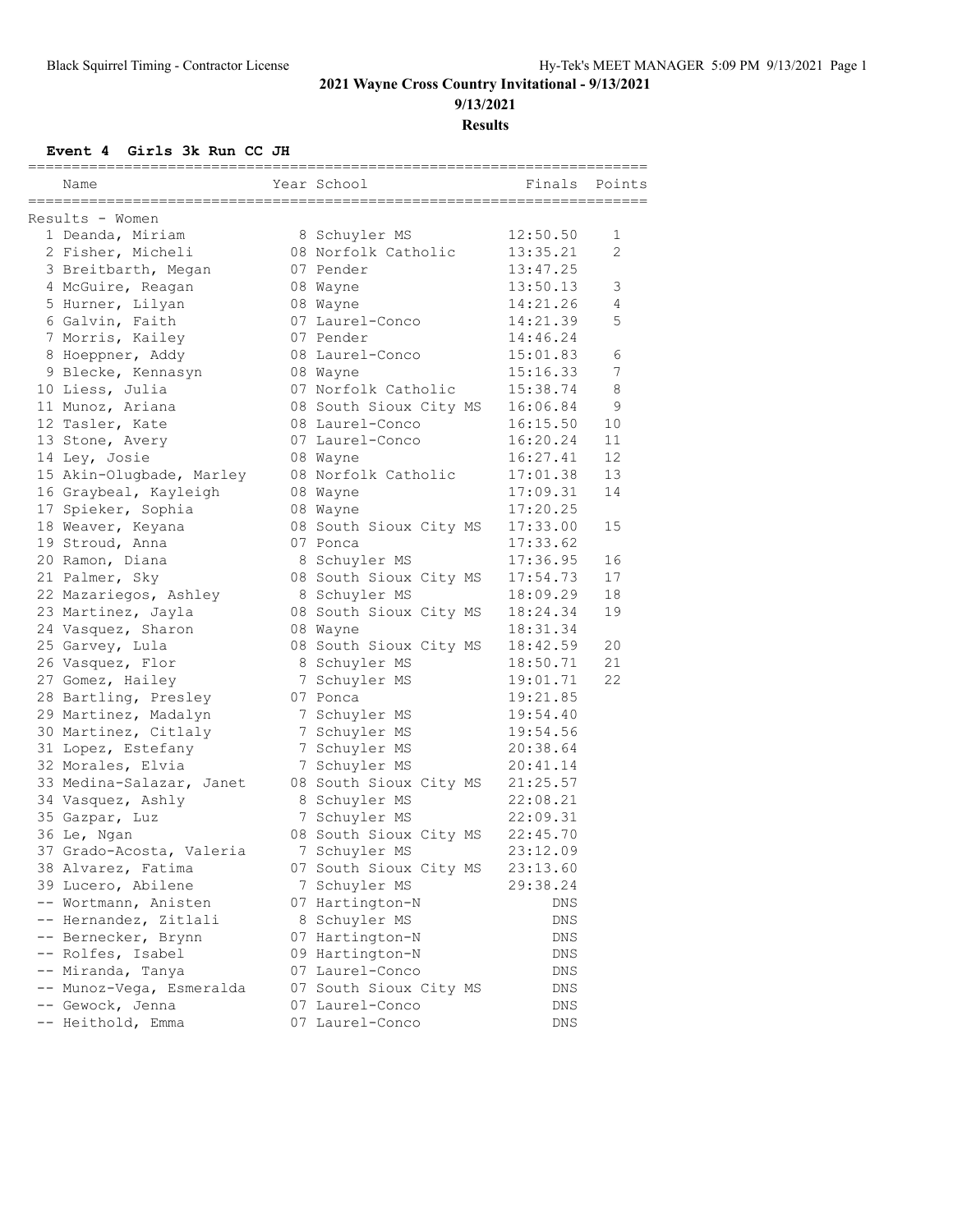#### **9/13/2021**

#### **Results**

**....Event 4 Girls 3k Run CC JH**

| Team Scores            |                    |       |                |                |                 |      |      |      |      |      |      |
|------------------------|--------------------|-------|----------------|----------------|-----------------|------|------|------|------|------|------|
| Rank Team              |                    | Total | $\mathbf{1}$   | 2              | 3               | $*4$ | $*5$ | $*6$ | $*7$ | $*8$ | $*9$ |
| Results - Women        |                    |       |                |                |                 |      |      |      |      |      |      |
| 1 Wayne                |                    | 14    | 3              | $\overline{4}$ | $7\phantom{.0}$ | 12   | 14   |      |      |      |      |
| Total Time:            | 43:27.72           |       |                |                |                 |      |      |      |      |      |      |
| Average:               | 14:29.24           |       |                |                |                 |      |      |      |      |      |      |
| 2 Laurel-Concord-Cole. |                    | 21    | 5              | 6              | 10              | 11   |      |      |      |      |      |
| Total Time:            | 45:38.72           |       |                |                |                 |      |      |      |      |      |      |
| Average:               | 15:12.91           |       |                |                |                 |      |      |      |      |      |      |
|                        | 3 Norfolk Catholic |       | $\overline{2}$ | 8              | 13              |      |      |      |      |      |      |
| Total Time:            | 46:15.33           |       |                |                |                 |      |      |      |      |      |      |
| Average:               | 15:25.11           |       |                |                |                 |      |      |      |      |      |      |
| 4 Schuyler MS          |                    | 35    | $\mathbf{1}$   | 16             | 18              | 21   | 22   |      |      |      |      |
| Total Time:            | 48:36.74           |       |                |                |                 |      |      |      |      |      |      |
| Average:               | 16:12.25           |       |                |                |                 |      |      |      |      |      |      |
| 5 South Sioux City MS  |                    | 41    | 9              | 15             | 17              | 19   | 20   |      |      |      |      |
| Total Time:            | 51:34.57           |       |                |                |                 |      |      |      |      |      |      |
| Average:               | 17:11.53           |       |                |                |                 |      |      |      |      |      |      |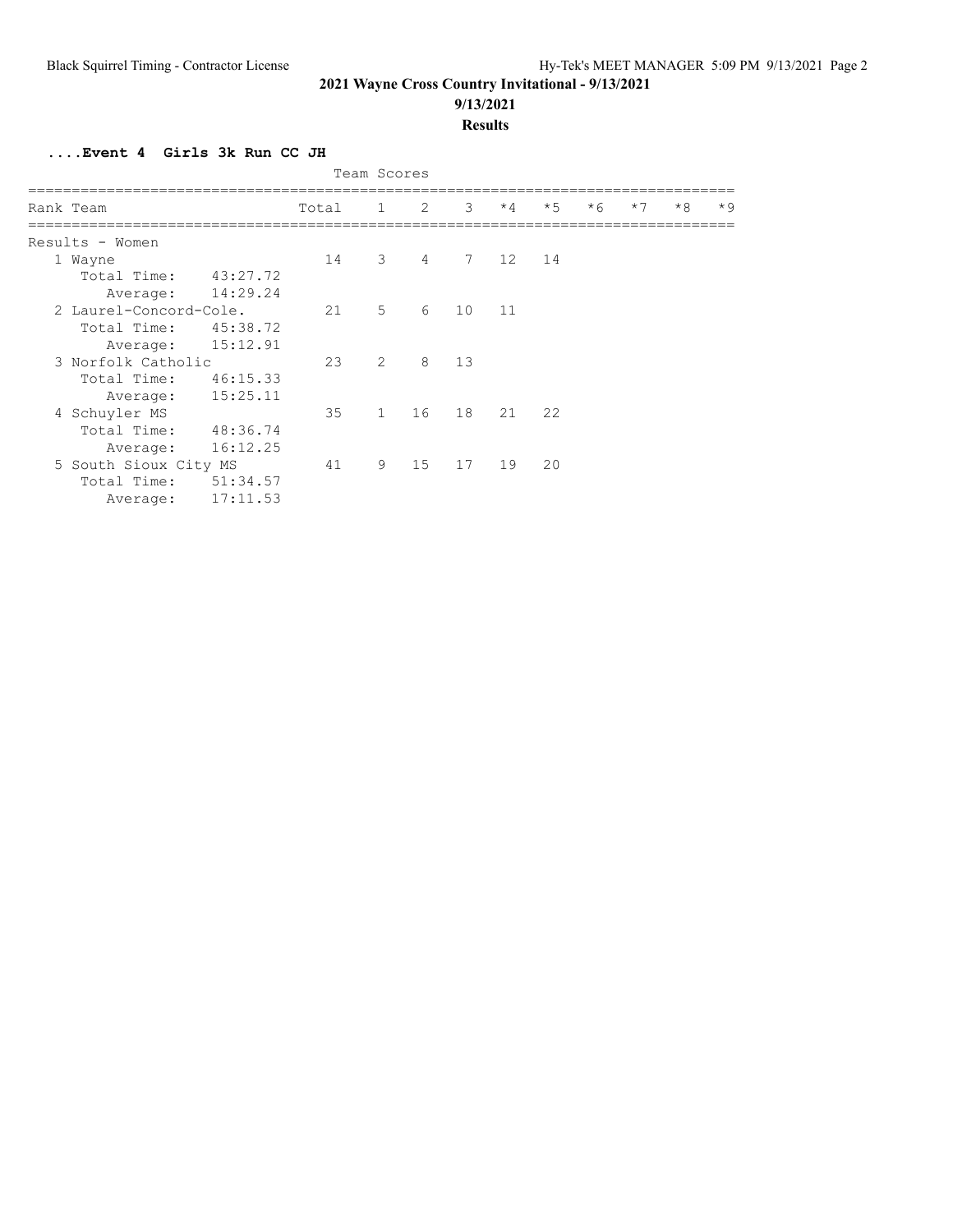**9/13/2021**

**Results**

#### **Event 5 Boys 3k Run CC JH**

|                             | ======================= |          |                 |
|-----------------------------|-------------------------|----------|-----------------|
| Name                        | Year School             | Finals   | Points          |
| Results - Men               |                         |          |                 |
| 1 Miller, Drew              | 08 Wayne Blue Devils    | 11:37.39 | 1               |
| 2 Ash, Jonah                | 08 Norfolk Catholic     | 12:05.84 | 2               |
| 3 Kann, Blaise              | 08 Norfolk Catholic     | 12:17.81 | 3               |
| 4 Abler, Kyle               | 08 Pierce               | 12:25.60 | 4               |
| 5 Pfister, Gannon           | 07 Ponca                | 12:31.87 | 5               |
| 6 Gonzalez, Emmanuel        | 07 Wayne Blue Devils    | 12:45.49 | 6               |
| 7 Foecking (Fecking), Zach  | 08 Norfolk Catholic     | 13:01.84 | $7\phantom{.0}$ |
| 8 Cruz, Yojan               | 08 Schuyler MS          | 13:10.88 | 8               |
| 9 Feilmeier, Breckon        | 08 Norfolk Catholic     | 13:11.38 | 9               |
| 10 Mendez, Miguel           | 07 Schuyler MS          | 13:18.60 | 10              |
| 11 Hogan, Broderick         | 07 Ponca                | 13:23.96 | 11              |
| 12 Leader, Justin           | 08 Norfolk Catholic     | 13:27.59 | 12              |
| 13 Mejia, Yeison            | 07 Schuyler MS          | 13:32.64 | 13              |
| 14 Vogt, Carl               | 08 Pierce               | 13:33.16 | 14              |
| 15 Dobbins, Boden           | 08 Wayne Blue Devils    | 13:36.58 | 15              |
| 16 Marino, Luis             | 08 Schuyler MS          | 13:40.62 | 16              |
| 17 Sanchez, Joarcy          | 08 Schuyler MS          | 13:45.46 | 17              |
| 18 Aguilar, Jairo           | 08 Schuyler MS          | 13:57.78 |                 |
| 19 Stewart, Cooper          | 07 Ponca                | 14:02.85 | 18              |
| 20 Weber, Max               | 07 Pierce               | 14:03.11 | 19              |
| 21 Grave, Yonic             | 08 Schuyler MS          | 14:06.11 |                 |
| 22 Junck, Payton            | 08 Wayne Blue Devils    | 14:10.54 | 20              |
| 23 Hernandez-Santiago, Issa | 08 Hartington-N         | 14:13.27 | 21              |
| 24 Uthof, Landon            | 07 Ponca                | 14:18.37 | 22              |
| 25 Santos, Jhon             | 08 Schuyler MS          | 14:20.68 |                 |
| 26 Brink, Lance             | 07 Wayne Blue Devils    | 14:21.48 | 23              |
| 27 Simons, Aidan            | 07 Ponca                | 14:40.37 | 24              |
| 28 Zach, Cole               | 07 Wayne Blue Devils    | 14:41.90 |                 |
| 29 Wortmann, Aaron          | 08 Hartington-N         | 14:43.15 | 25              |
| 30 Diaz, Brandon            | 07 Schuyler MS          | 14:48.88 |                 |
| 31 Archundia, Alejandro     | 07 Wayne Blue Devils    | 15:16.55 |                 |
| 32 Gomez, Pabo              | 08 South Sioux City MS  | 15:21.58 | 26              |
| 33 Malavong, Kenny          | 08 South Sioux City MS  | 15:34.80 | 27              |
| 34 Hernandez-Gonzalez, Vair | 07 South Sioux City MS  | 15:56.95 | 28              |
| 35 Dorey, Jenner            | 07 Wayne Blue Devils    | 16:04.15 |                 |
| 36 Garcia, Derek            | 07 Schuyler MS          | 16:06.73 |                 |
| 37 Anderson, Aidan          | 07 Hartington-N         | 16:10.53 | 29              |
| 38 Hall, Camden             | 08 Wayne Blue Devils    | 16:11.92 |                 |
| 39 Zavala, Joshua           | 07 Wayne Blue Devils    | 16:29.89 |                 |
| 40 Sharer, Landen           | 07 Wayne Blue Devils    | 17:00.27 |                 |
| 41 Caden, Merical           | 08 Ponca                | 17:35.36 |                 |
| 42 Joy, Gavin               | 07 South Sioux City MS  | 18:23.86 | 30              |
| 43 Ironshell, Brennan       | 07 South Sioux City MS  | 18:29.23 | 31              |
| 44 Harding, Andrew          | 07 Schuyler MS          | 18:30.34 |                 |
| 45 Eisheid, Cale            | 07 Wayne Blue Devils    | 18:32.07 |                 |
| 46 Claussen, Landen         | 07 Wayne Blue Devils    | 18:40.99 |                 |
| 47 Munzambi, Michael        | 07 South Sioux City MS  | 18:43.47 |                 |
| 48 Allemann, Lucas          | 08 Wayne Blue Devils    | 18:48.19 |                 |
| 49 Sandusky, Shawn          | 08 South Sioux City MS  | 20:04.60 |                 |
| 50 DeBuhr, AJ               | 07 South Sioux City MS  | 20:33.00 |                 |
| 51 Alarcon, Edwin           | 08 Norfolk Catholic     | 21:12.10 |                 |
| 52 Mendez-Sanchez, Hugo     | 07 South Sioux City MS  | 21:21.90 |                 |